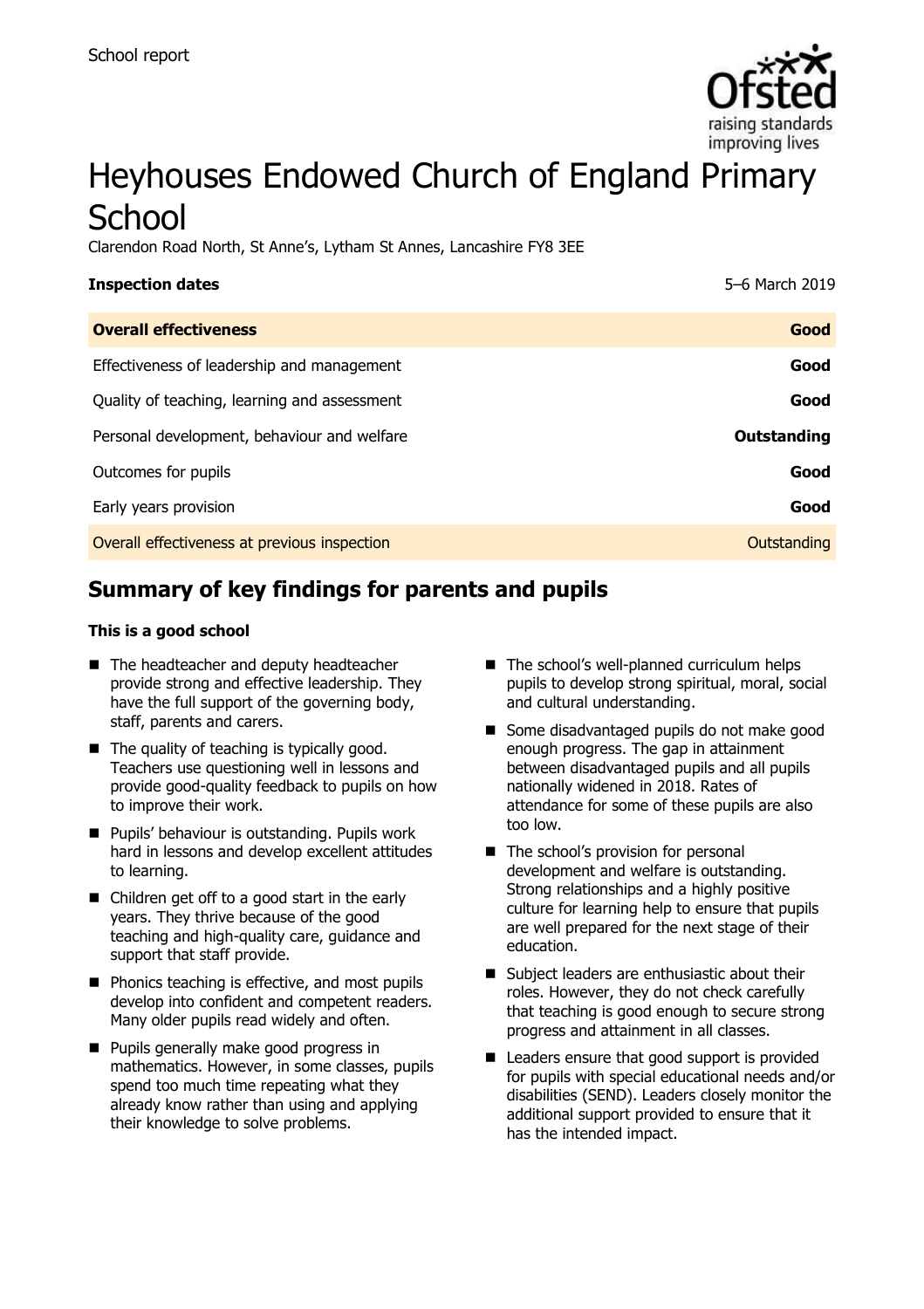

# **Full report**

### **What does the school need to do to improve further?**

- **IMPROVE OUTCOMES IN MATHEMATICS by ensuring that all teachers regularly provide** challenging work that builds on what pupils already know.
- **IMPROVE LEADERSHIP AND MANAGEMENT CONCOCOLLY THE IMPROVE LEADERS IN IMPROVE LEADERS** in monitoring, evaluating and improving their areas of responsibility.
- $\blacksquare$  Improve outcomes for disadvantaged pupils by:
	- providing more effective support for their academic progress
	- working with parents to secure better attendance.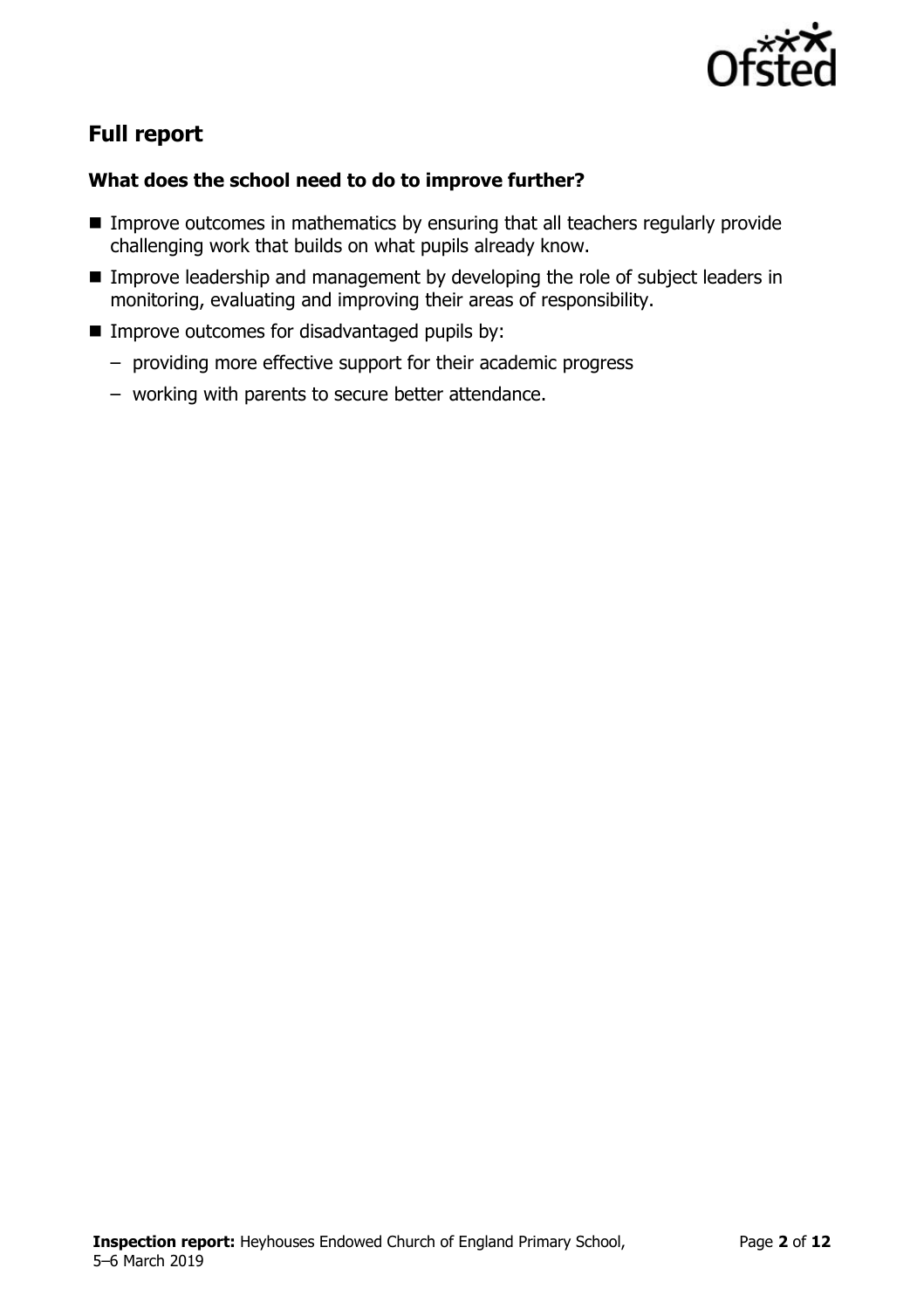

# **Inspection judgements**

#### **Effectiveness of leadership and management Good**

- The headteacher, ably supported by other leaders, has provided strong leadership during a period of significant change. As the school has expanded in size, leaders have worked effectively to ensure that the overall quality of teaching is good. As a result, most current pupils are making strong progress in their learning.
- Good relationships between leaders, staff and pupils underpin the school's effectiveness. Staff morale is high. Staff told inspectors that they are proud to work at the school. Pupils value the care, guidance and support that they receive each day. Parents are also highly supportive of the school's leadership team. Almost all responses to Parent View, Ofsted's online questionnaire, were positive. Many commented on the special 'family-like ethos' which school leaders have maintained as the school has grown from two- to three-form entry across two sites.
- School leaders have overseen the development of a broad and exciting curriculum. Pupils make strong progress in science, and inspectors saw high-quality artwork on display in classrooms and corridors. There is an active school choir and pupils have the opportunity to take part in small-group and individual instrumental tuition. Leaders also ensure that pupils' experience of school is enriched by a range of educational visits and residential trips. Each year the school also hosts the 'MAD Festival', a celebration of different cultures which enhances pupils' learning in music, arts and drama.
- Middle leaders have great enthusiasm for their subjects. However, senior leaders have not provided them with precise guidance on how to carry out their roles in checking on the quality of pupils' work. As a result, middle leaders do not intervene early enough to address weaknesses and there is some variability in the quality of teaching, learning and assessment, particularly in geography and history.
- The school's exciting curriculum provides memorable learning experiences for all pupils. This supports their spiritual, moral, social and cultural development extremely well. Pupils learn about issues such as democracy, diversity and equality through the curriculum, special events, religious education and assemblies. This prepares them well for life in modern Britain.
- The additional funding which the school receives for physical education and sport is spent well. It has been used to broaden the range of sports on offer to pupils. It has also led to an increase in pupils' participation in competitive sport.
- **Pupils with SEND receive effective support in class and when working individually or in** small groups. The additional funding which the school receives for these pupils is used effectively and helps to ensure that they make strong progress from their various starting points.
- Leaders keep a close check on the progress that disadvantaged pupils make and ensure that additional support is provided where required. However, the gap in standards between the school's disadvantaged pupils and other pupils nationally at the end of key stage 2 widened in 2018. Despite the school's efforts to reduce absence, some of these pupils have poor attendance records and this has had a negative impact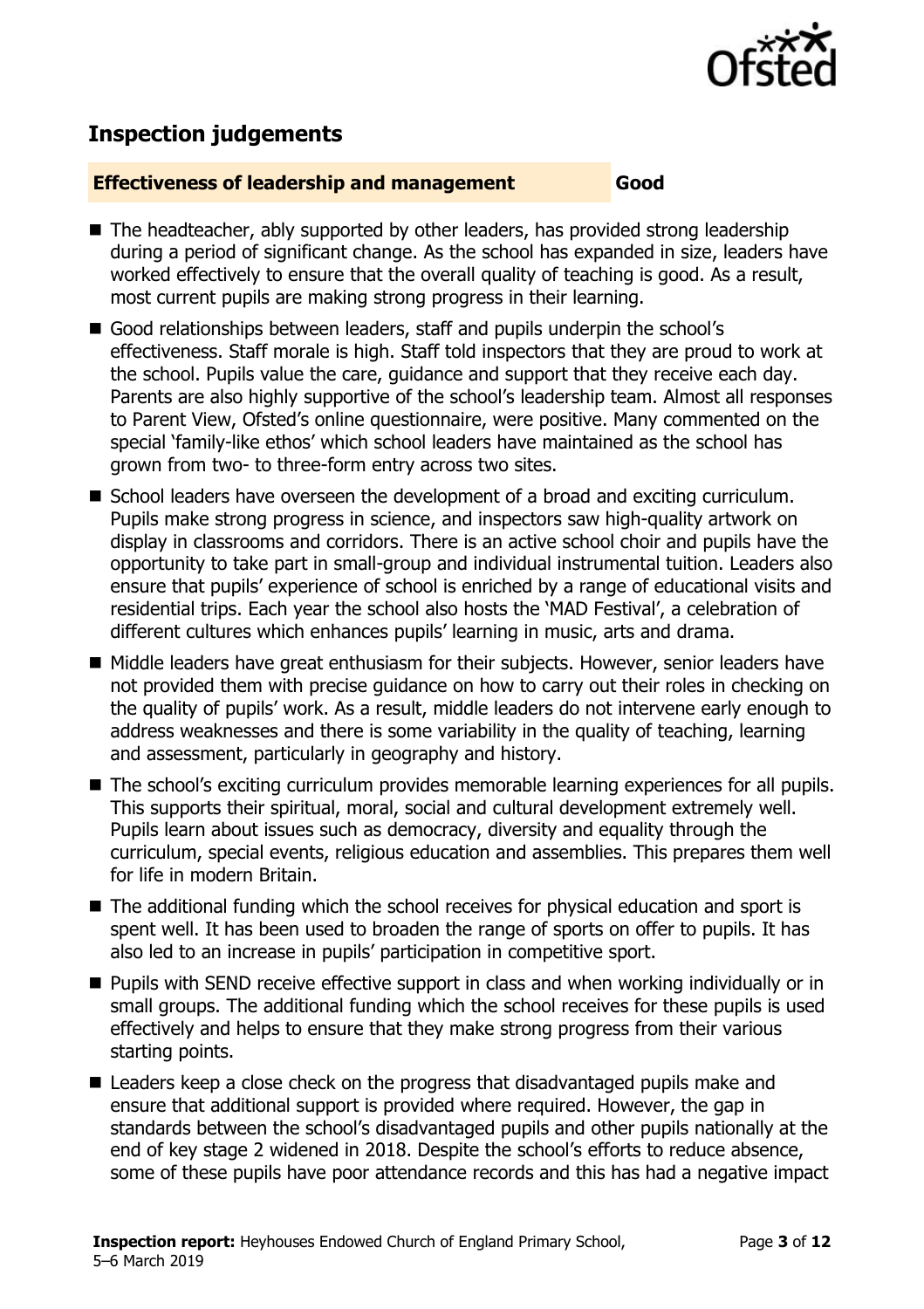

on their progress.

#### **Governance of the school**

- Governors know the school well. They are regular visitors to the school and have supported school leaders in overseeing a challenging building programme and a successful expansion in pupil numbers.
- Governors bring a broad range of skills and experience to their roles. They provide both challenge and support for school leaders. Governors are aware of the school's strengths and the main areas that need to be improved.
- Governors are kept well informed about pupils' attainment in reading, writing and mathematics. They also receive information about other subject areas but this does not focus well enough on the quality of pupils' learning.
- Governors support school leaders in ensuring that there is a strong culture of vigilance regarding safeguarding matters. Regular health and safety checks and appropriate risk assessments ensure that pupils are kept safe in school.

#### **Safeguarding**

- The arrangements for safeguarding are effective.
- Staff receive regular training and updates on safeguarding issues. There are good systems in place for staff to report and record any concerns that they might have. They know what action to take if they have any concerns about a pupil's welfare or safety.
- When necessary, leaders work with a range of external agencies to support pupils' well-being. The work is often preventative rather than reactive. The high priority that is given to pupils' welfare ensures that the school is a safe and nurturing place.
- Leaders ensure that appropriate checks are made on all adults who work with pupils at the school. Leaders also ensure that safeguarding checks and records are detailed and stored securely.
- Almost all parents who responded to Parent View said that their children feel safe at school and are well looked after.

#### **Quality of teaching, learning and assessment Good**

- The quality of teaching, learning and assessment is good.
- Teachers plan well-structured lessons. They use questioning well and provide goodquality feedback to pupils on how to improve their work.
- $\blacksquare$  Pupils behave extremely well during lessons. They listen carefully to staff, follow instructions and cooperate well with each other. There are well-established routines which ensure that very little learning time is lost in lessons.
- The teaching of mathematics is effective. Pupils in most classes make strong progress because of well-planned, challenging teaching. A recent focus on pupils using and developing their reasoning skills is beginning to improve pupils' progress further.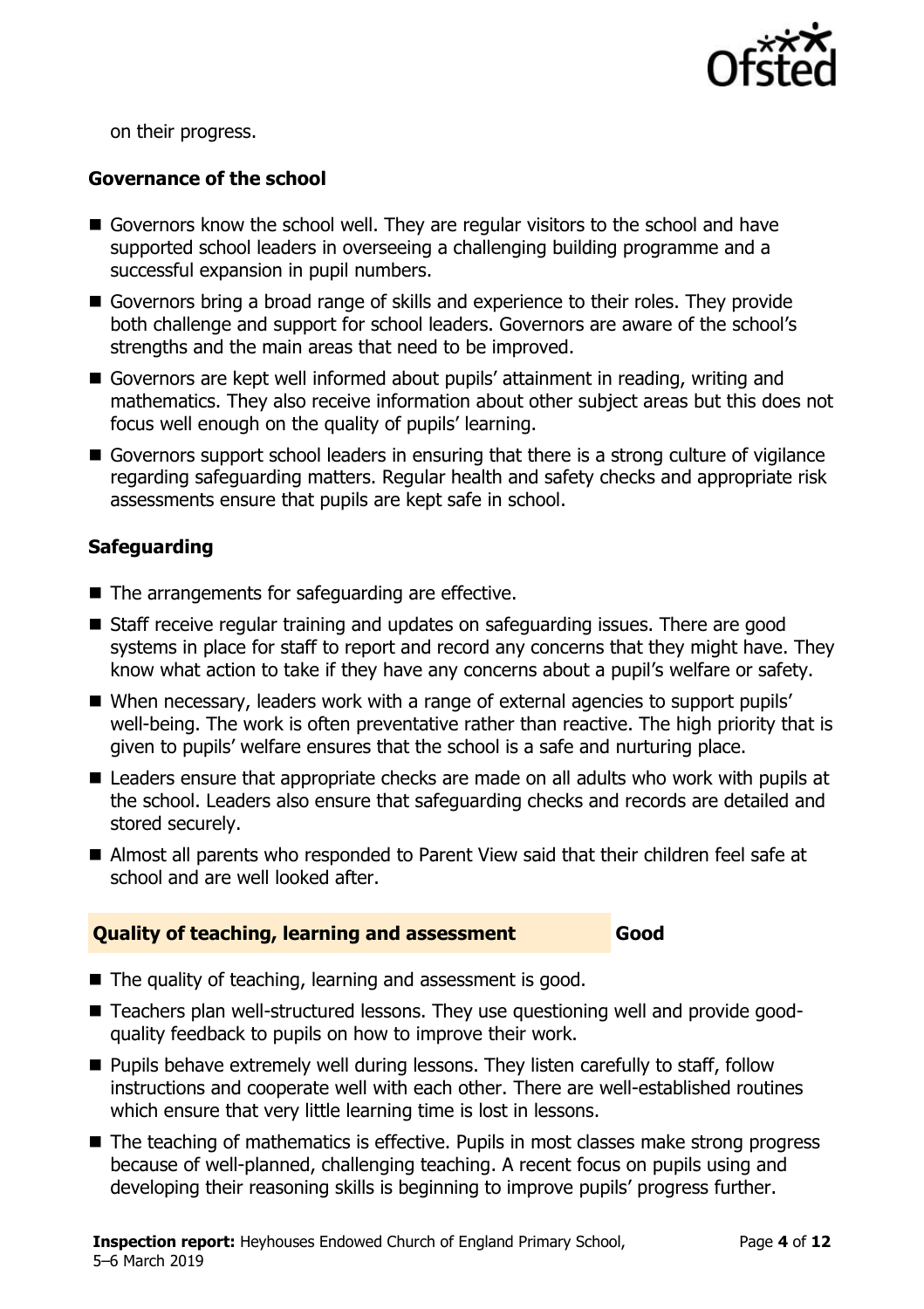

However, this is not the case in all classes and some pupils spend too much time repeating work that they can already do. This limits the overall progress that pupils make, particularly across key stage 2.

- Teachers ensure that pupils make good progress in reading. Phonics is taught well. Teachers and teaching assistants build systematically on pupils' prior learning to extend their ability to read. Leaders also ensure that good support is provided for pupils who struggle with this aspect of early reading. Most of these pupils make strong progress and develop into successful readers as a result.
- Many older pupils read widely and often. When one of the inspectors asked a group of pupils whether they liked reading, one pupil replied, 'No, we love it!'
- Improvements have been made to the teaching of writing. Many older pupils write with flair, using a wide range of vocabulary and a variety of sentence structures. In one of the lessons that inspectors observed, a Year 6 pupil wrote: 'Suddenly dark finds him, frost is there too. The frost then thickens leaving a snowy-white blanket across the grass.'
- Teachers provide opportunities to develop writing and mathematics across the curriculum. For example, pupils regularly record the results of science experiments using graphs and charts. Inspectors also saw several good examples of pupils' writing in history lessons.
- There are many strengths in the wider curriculum. Pupils enjoy the broad range of sports that they experience, and a variety of music lessons are offered each week. However, some teachers do not ensure that pupils' learning in geography builds effectively on what pupils already know.

#### **Personal development, behaviour and welfare <b>COU COULDER** Outstanding

#### **Personal development and welfare**

- The school's work to promote pupils' personal development and welfare is outstanding.
- $\blacksquare$  The pupils who met with the lead inspector knew about different types of bullying, including racist and homophobic bullying. They said that bullying very rarely happens at the school. They also said that, on the very rare occasions it does, there is always a member of staff who will sort things out quickly.
- **Pupils also showed an excellent understanding of the risks associated with internet use.** They knew the importance of sharing any concerns that they might have with their parents or a trusted adult.
- All pupils have the opportunity to achieve the school's Charter Award. This is presented to pupils in recognition of their work and attitudes in school, the positive contributions that they have made in the local community and their efforts in supporting good causes, such as charitable events. During this inspection, older pupils were holding a 'Fairtrade Food Sale' as part of a fundraising effort to support a school in Kenya.
- **Pupils have an excellent understanding of the choices that they need to make in order** to live healthily. They also make good use of the many opportunities that are available for them to develop their physical fitness through the wide range of sporting activities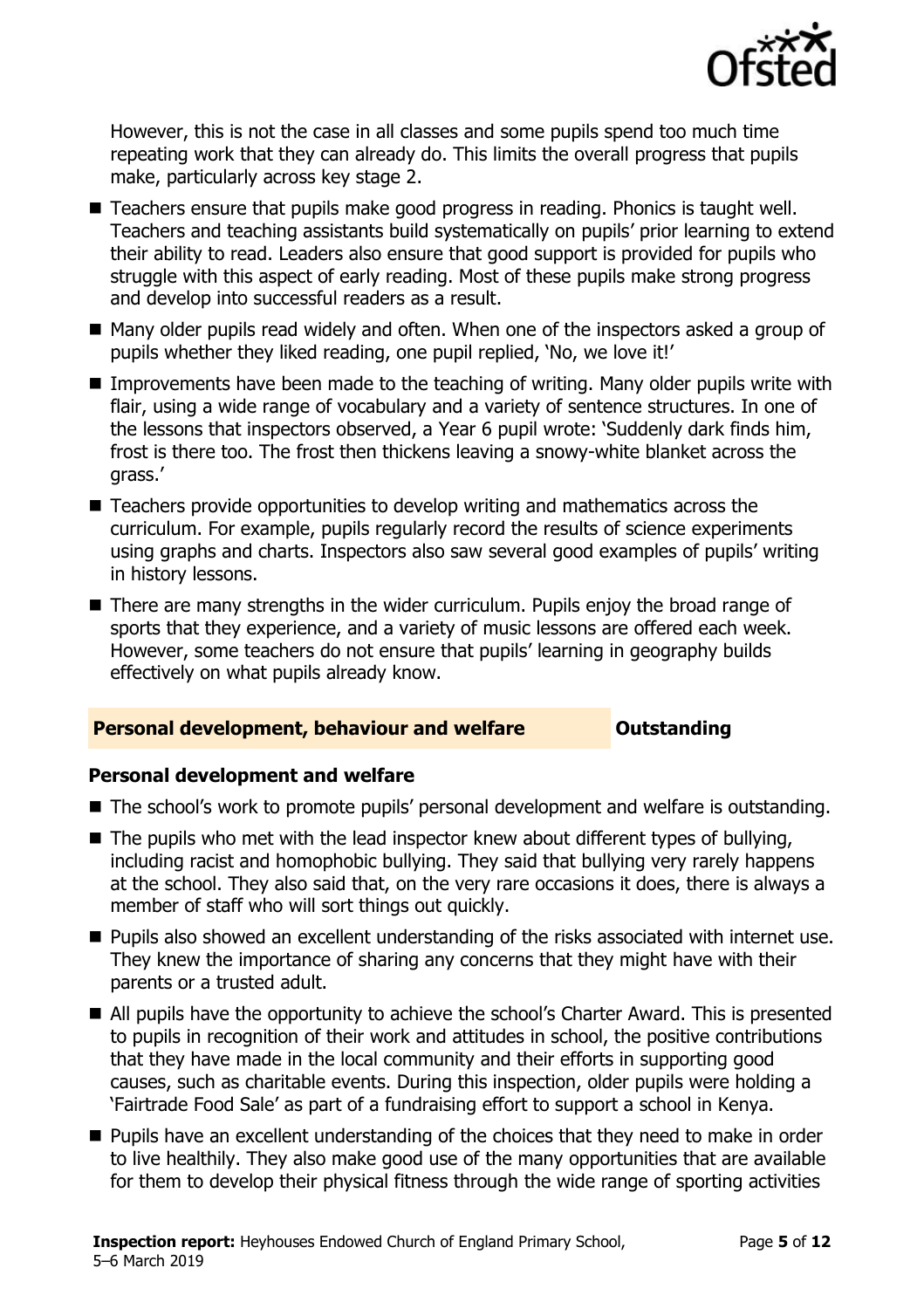

on offer.

- **Pupils receive excellent support in developing resilience and strong mental health.** Pupils on the school council told inspectors that there is always someone to go to if they feel sad. The school is currently working with a local charity on a project aimed at supporting pupils' self-esteem.
- Leaders provide strong pastoral care and guidance for disadvantaged pupils. Staff use a range of measures to support these pupils and encourage their social and emotional development.
- **Pupils have a good understanding of the importance of tolerance and respect. They** learn about different cultures and religions. Pupils from different year groups have recently visited a mosque, a synagogue and a Hindu temple. School leaders have also developed a link with a school in Kenya and pupils from the two schools write to each other to share information about their daily lives.

#### **Behaviour**

- $\blacksquare$  The behaviour of pupils is outstanding.
- **Pupils are courteous, polite and friendly. They are proud of their school and are** respectful towards each other and the adults who teach them. Pupils were extremely keen to talk to inspectors during this inspection about their positive experience of school.
- Pupils' attitudes to learning are strong. There is a purposeful and productive atmosphere during lessons. Pupils show high levels of concentration, and disruption to learning is extremely rare.
- Pupils' conduct at breaks and lunchtimes is exemplary. There is a calm and orderly atmosphere, with older pupils often supporting their younger peers.
- Almost every parent who responded to Parent View said that behaviour is good at the school and that their children are well looked after. Staff who spoke with inspectors said that behaviour in lessons is almost always excellent. They said that leaders play a pivotal role by setting high expectations for pupils regarding behaviour and attitudes to learning.

#### **Outcomes for pupils Good**

- Over recent years, the proportions of pupils who have reached the expected levels in reading, writing and mathematics at the end of key stage 1 have been consistently above the national averages. The proportions of pupils working at greater depth in reading, writing and mathematics have been broadly average. The work in books shows that current pupils are making strong progress in writing and mathematics across key stage 1.
- **Pupils make good progress in developing their early reading skills. Over the past three** years, the proportion of pupils who have passed the Year 1 phonics screening check has been at or above the national average. School leaders have recently focused on promoting reading across the school and this has had a positive impact on pupils'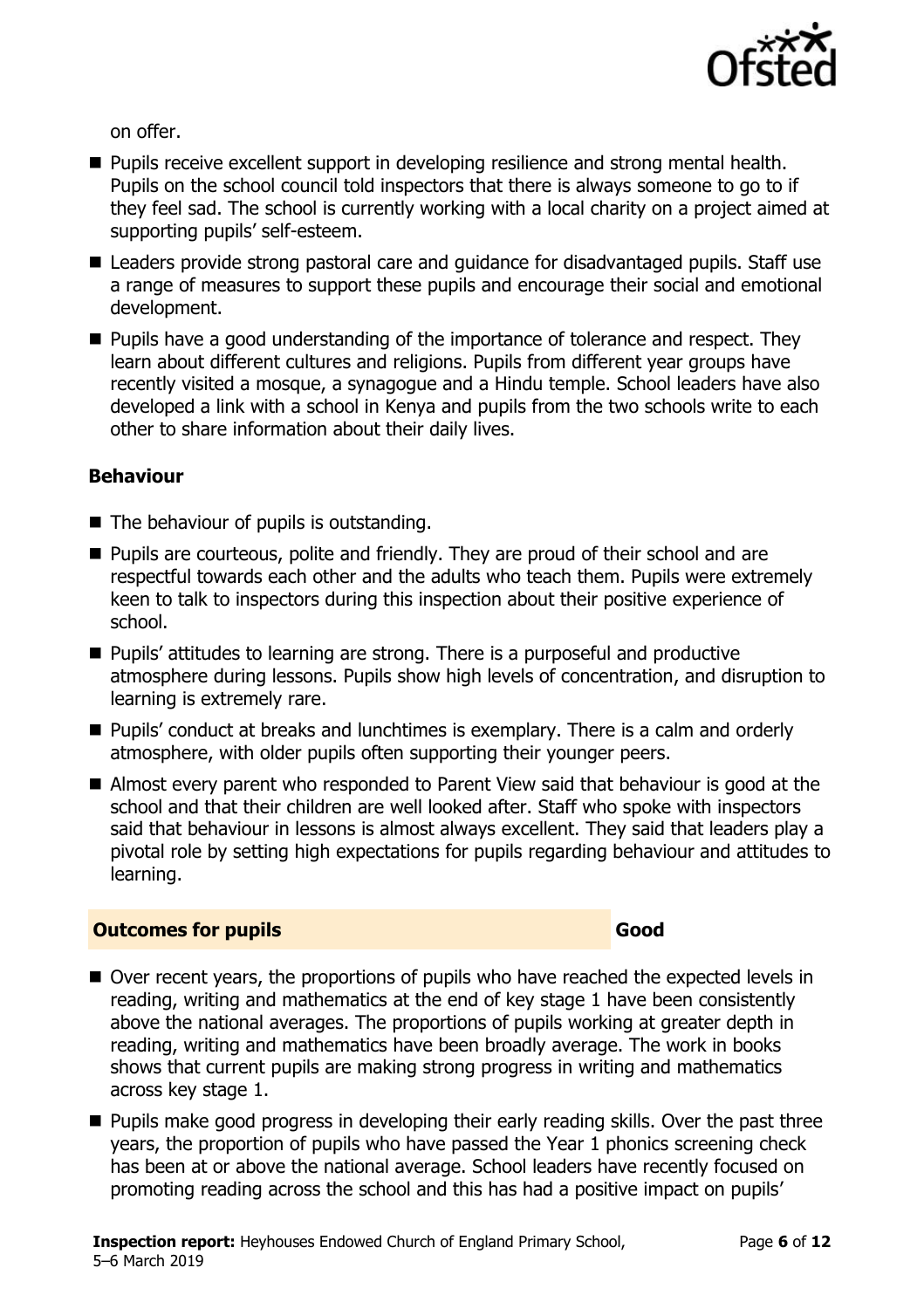

attitudes and progress. The proportion of pupils achieving the expected standard in reading at the end of key stage 2 has been above the national average for the past three years. The proportion achieving the higher standard was above average in 2018.

- **Pupils have made average progress in mathematics across key stage 2 in each of the** past three years. The proportion of pupils achieving at least the expected standard has been broadly average during this period. The work that inspectors saw in pupils' books showed evidence of strong progress in most key stage 2 classes. However, in some classes, progress is not as good as it should be because pupils spend too much time completing work that they can already do. This limits the progress that they make.
- Variability in the teaching of writing in key stage 2 led to pupils making below-average progress across key stage 2 in 2018. However, school leaders have worked effectively to improve the quality of writing in English and subjects across the curriculum. Inspectors saw good-quality written work across the school. The quality of writing in Year 6 was particularly impressive.
- The proportion of disadvantaged pupils in each year group has significantly increased over recent years. Senior leaders carefully monitor the progress that disadvantaged pupils make and, where necessary, provide additional support. Although some of these pupils make strong progress, the overall gap in attainment between disadvantaged pupils at the school and all pupils nationally widened in 2018.
- **Pupils with SEND make good progress. Staff work together to plan work that meets the** individual needs of these pupils. When necessary, school leaders work effectively with outside agencies to help pupils overcome any barriers to learning.

#### **Early years provision Good**

- Leadership of the early years is good. Transition arrangements are well established and help to ensure that children make a smooth transition into school.
- Staff have created a bright and stimulating learning environment for children, both indoors and outside. Staff work effectively to provide a wide range of challenging and engaging activities for children each day.
- Children are articulate and confident. One child approached one of the inspectors who had just entered the room, formally introduced herself and explained how she had a 'famous' neighbour. Another child retold the story of the three little pigs to one of the inspectors, providing excellent levels of detail.
- Children show resilience and maintain focus when working and playing together. They are encouraged by staff, who regularly provide praise and reassurance. Children engage in lively discussions with their friends about their work. During their time in the Reception class, they develop very good attitudes to learning.
- Children enter the Reception class with skills and abilities which are at, and often above, those typical for their age. They benefit from effective teaching and make good progress as a result. Occasionally, staff's expectations are not high enough and this limits the progress for some children.
- Routines are well established, and children's behaviour shows that they feel safe and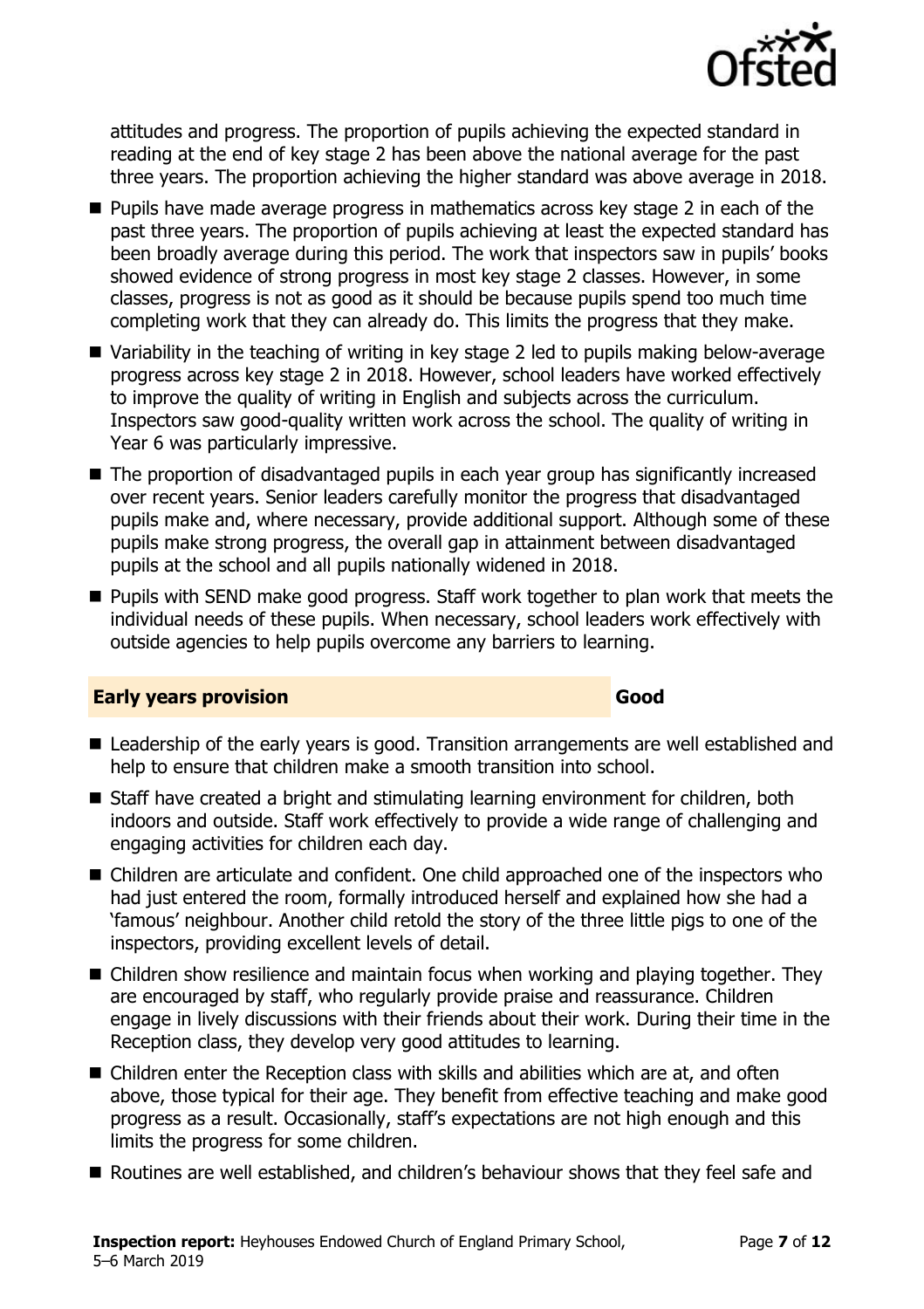

well looked after. Leaders ensure that all safeguarding and welfare requirements are met. Staff have also received first-aid training and fully understand their safeguarding responsibilities.

- Staff encourage healthy eating by providing a selection of healthy food each day. They also encourage children to develop independence, for example by allowing them to choose when to eat. One child was seen timing himself and confidently told an inspector that it had taken three minutes for him to eat his snack.
- Parents are fully supportive of the school. They told inspectors that their children are happy in school and that they are making good progress. Parents value the opportunities that they have to visit the school and find out about how their children are learning. They particularly enjoy the invitations to 'stay and play' sessions, when small groups of parents are invited into school to celebrate their children's learning.
- Children make a good start in developing their early reading and mathematics skills. They make good progress in phonics and develop a love of stories and reading. One child accurately counted in twos, well beyond 20, and confidently told the inspector that he could count to 400!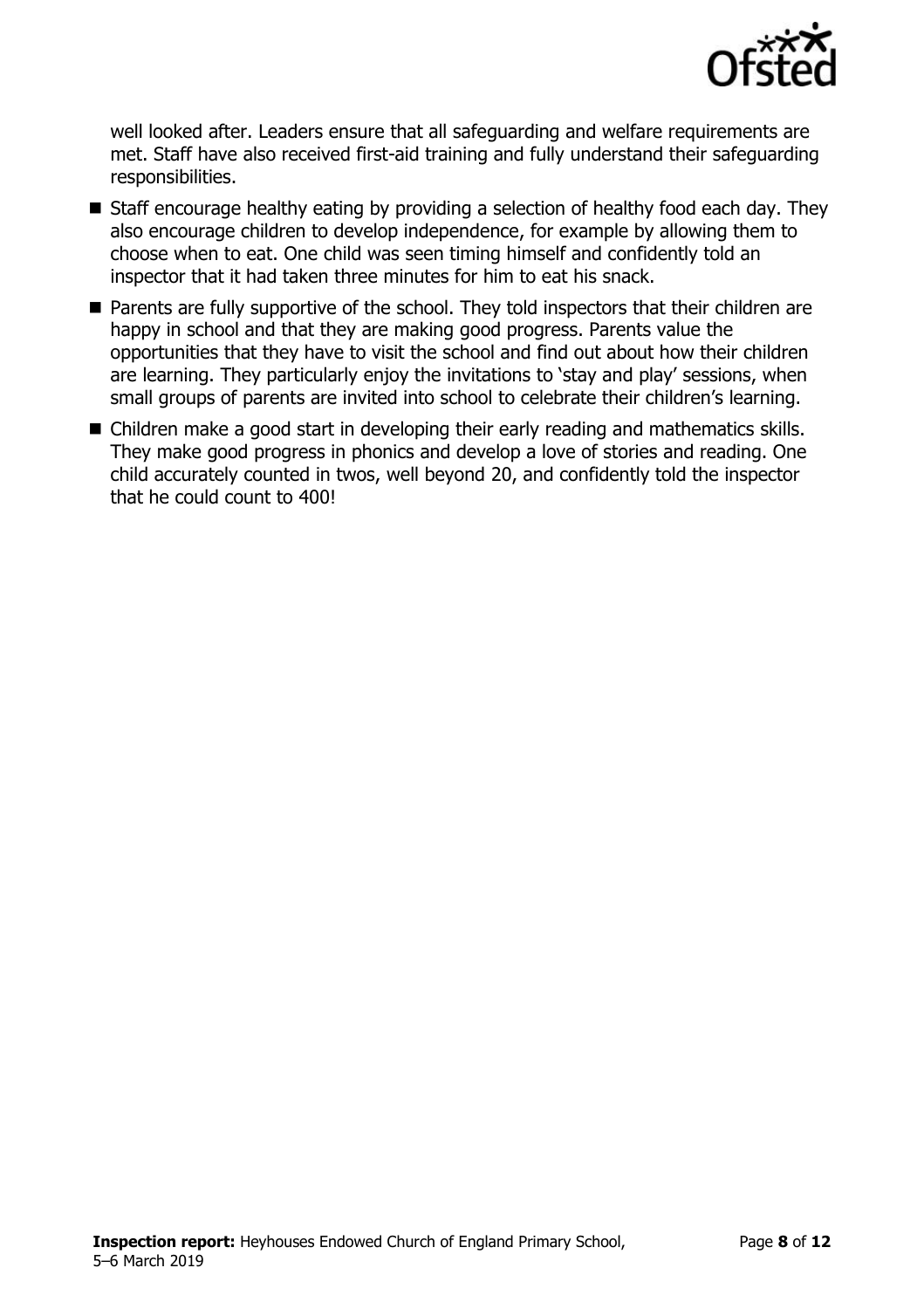

# **School details**

| Unique reference number | 119693     |
|-------------------------|------------|
| Local authority         | Lancashire |
| Inspection number       | 10090533   |

This inspection was carried out under section 8 of the Education Act 2005. The inspection was also deemed a section 5 inspection under the same Act.

| Type of school                      | Primary                     |
|-------------------------------------|-----------------------------|
| School category                     | Voluntary aided             |
| Age range of pupils                 | 4 to 11                     |
| <b>Gender of pupils</b>             | Mixed                       |
| Number of pupils on the school roll | 622                         |
| Appropriate authority               | The governing body          |
| Chair                               | Michael Wiseman             |
| <b>Headteacher</b>                  | Elizabeth Hodgson           |
| Telephone number                    | 01253 722 014               |
| Website                             | www.heyhouses.lancs.sch.uk/ |
| <b>Email address</b>                | head@heyhouses.lancs.sch.uk |
| Date of previous inspection         | 3 April 2008                |

#### **Information about this school**

- Heyhouses is much larger than the average-sized primary school.
- The proportion of pupils from minority ethnic groups who attend the school is well below average, as is the proportion of pupils who speak English as an additional language.
- Since the previous inspection, the school has increased in size and there are now three classes in each year group. A major building programme was completed in 2015.
- The proportion of pupils who have an education, health and care plan is above the national average.
- $\blacksquare$  The proportion of pupils with SEND is broadly average.
- The proportion of pupils known to be eligible for pupil premium funding is well below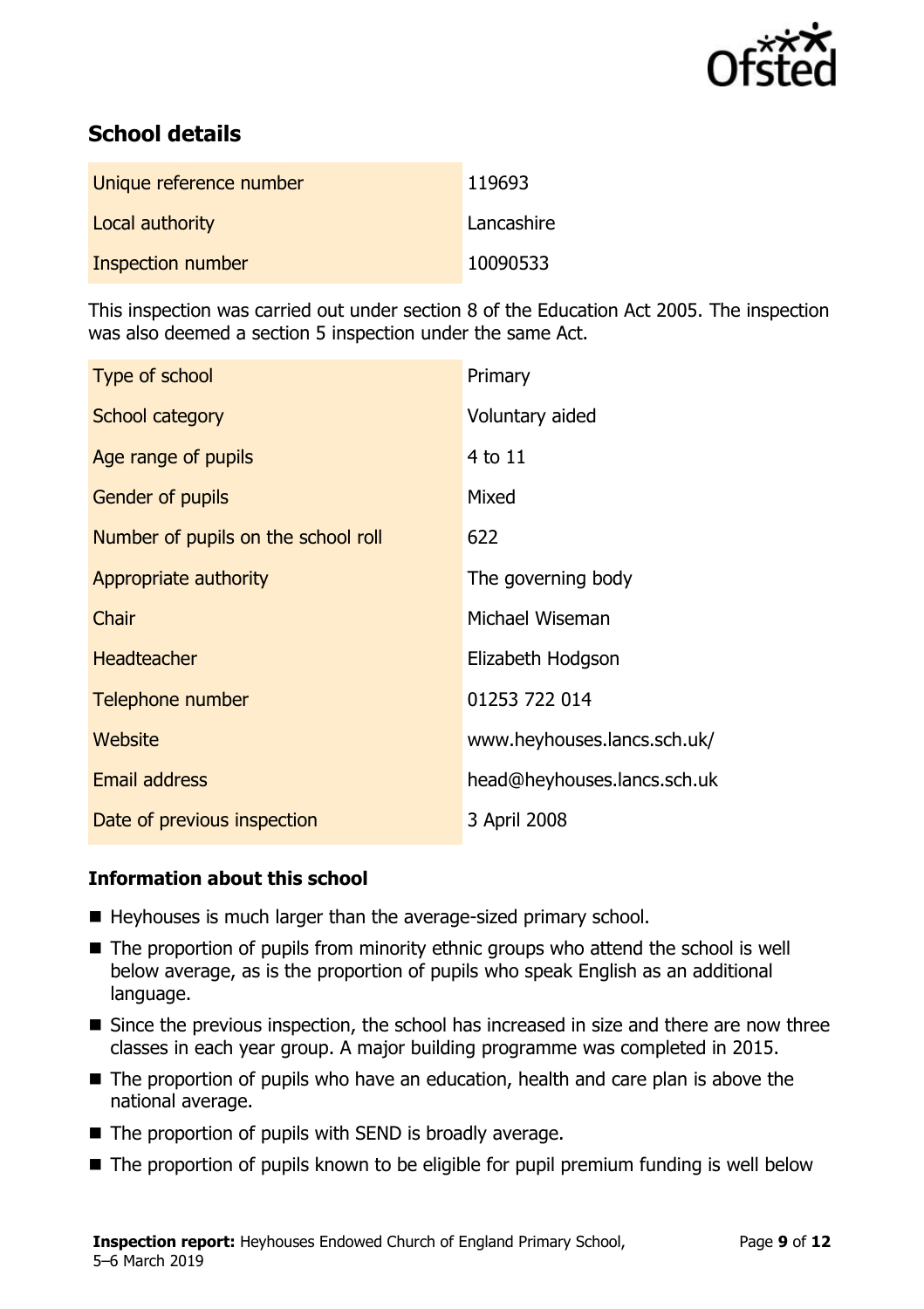

the national average.

- There are three Reception classes. Children attend full-time.
- The school provides an Anglican education for pupils between four and 11 years of age. This aspect of the school's provision was judged outstanding at the school's most recent section 48 inspection, which took place in April 2018.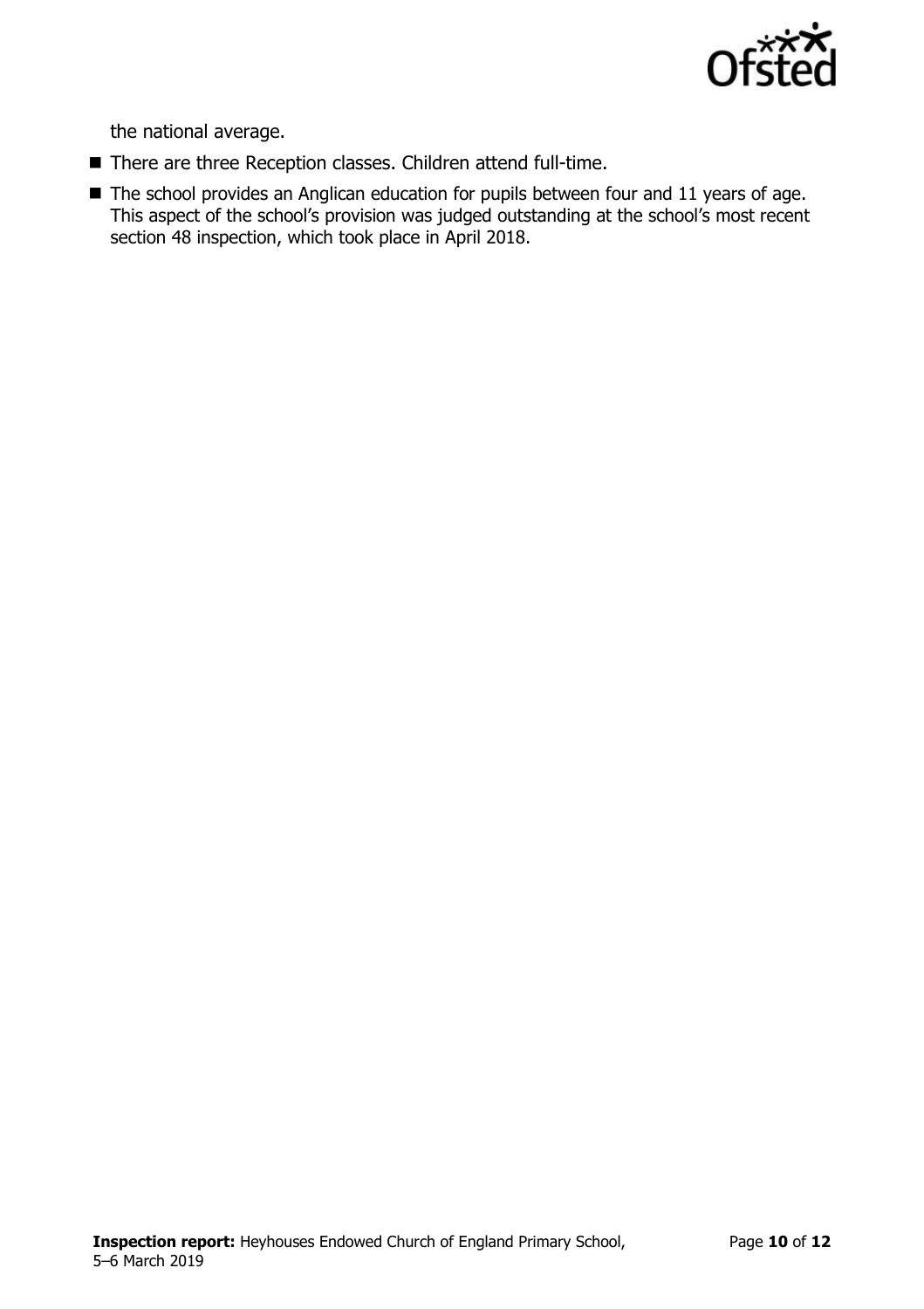

# **Information about this inspection**

- Inspectors observed teaching, learning and assessment in all classes. Some observations were conducted jointly with the headteacher or deputy headteacher.
- Inspectors scrutinised the work in pupils' books from subjects across the curriculum.
- **Inspectors looked at a range of documentation, including the school's self-evaluation,** the improvement plan, attendance information and safeguarding records.
- Inspectors held meetings with the headteacher, the deputy headteacher and the SEND leader. Inspectors also met with several members of staff to discuss subject leadership.
- $\blacksquare$  The lead inspector met with members of the governing body, including the chair of governors, and spoke with a representative of the local authority.
- **Inspectors observed pupils' conduct during breaks and lunchtimes.**
- **Inspectors met with groups of pupils to listen to them read and discuss behaviour and** other aspects of school life. Inspectors also spoke with many other pupils informally.
- Inspectors met with parents at the start of the second day of this inspection. They also took account of the 124 responses to Parent View.

#### **Inspection team**

| Paul Tomkow, lead inspector | Her Majesty's Inspector |
|-----------------------------|-------------------------|
| <b>Claire Cropper</b>       | Ofsted Inspector        |
| Kathleen McArthur           | Ofsted Inspector        |
| <b>Gaynor Rennie</b>        | Ofsted Inspector        |
| <b>Julie Brown</b>          | Ofsted Inspector        |